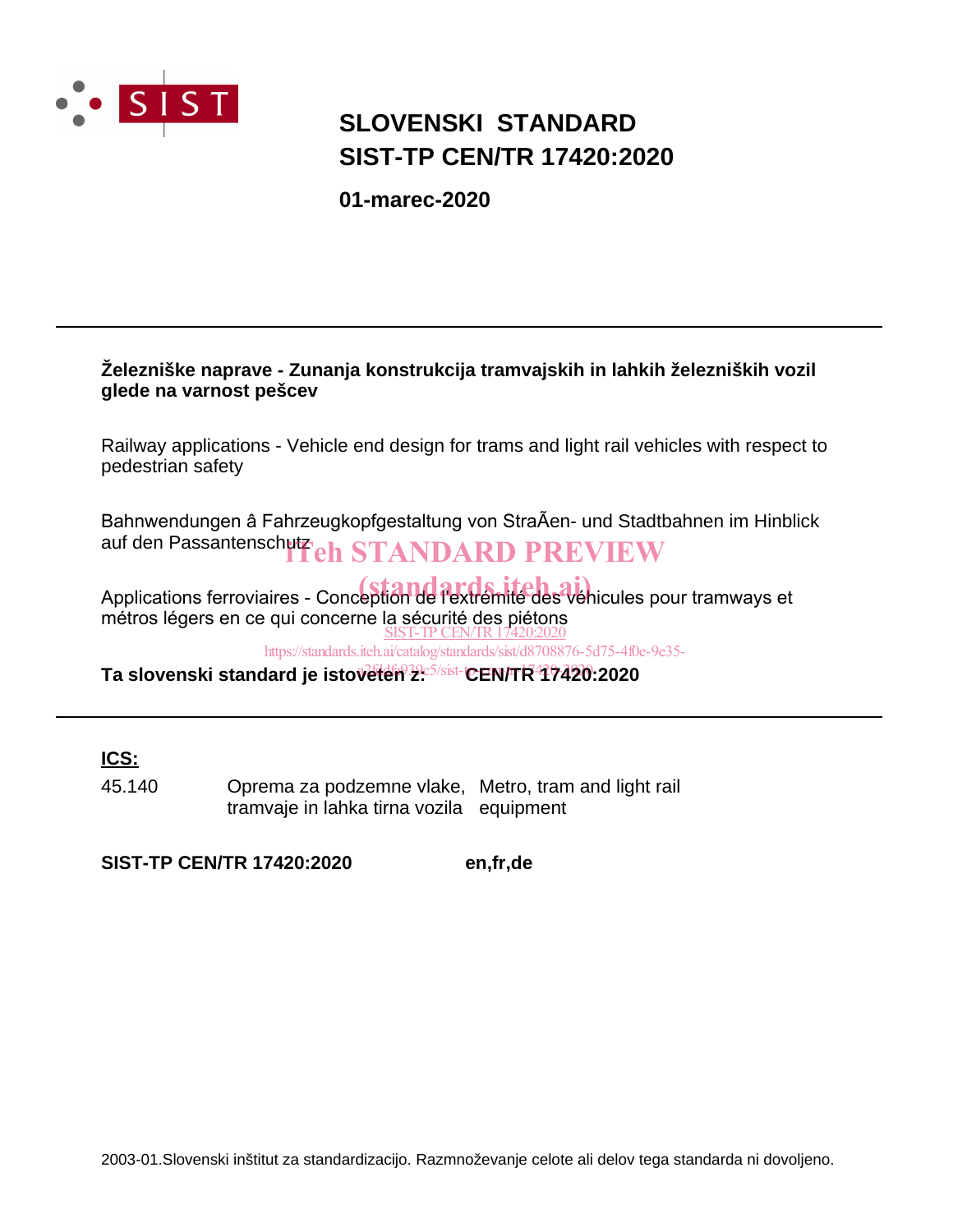## iTeh STANDARD PREVIEW (standards.iteh.ai)

SIST-TP CEN/TR17420:2020 https://standards.iteh.ai/catalog/standards/sist/d8708876-5d75-4f0e-9e35 a2fddfa939c5/sist-tp-cen-tr-17420-2020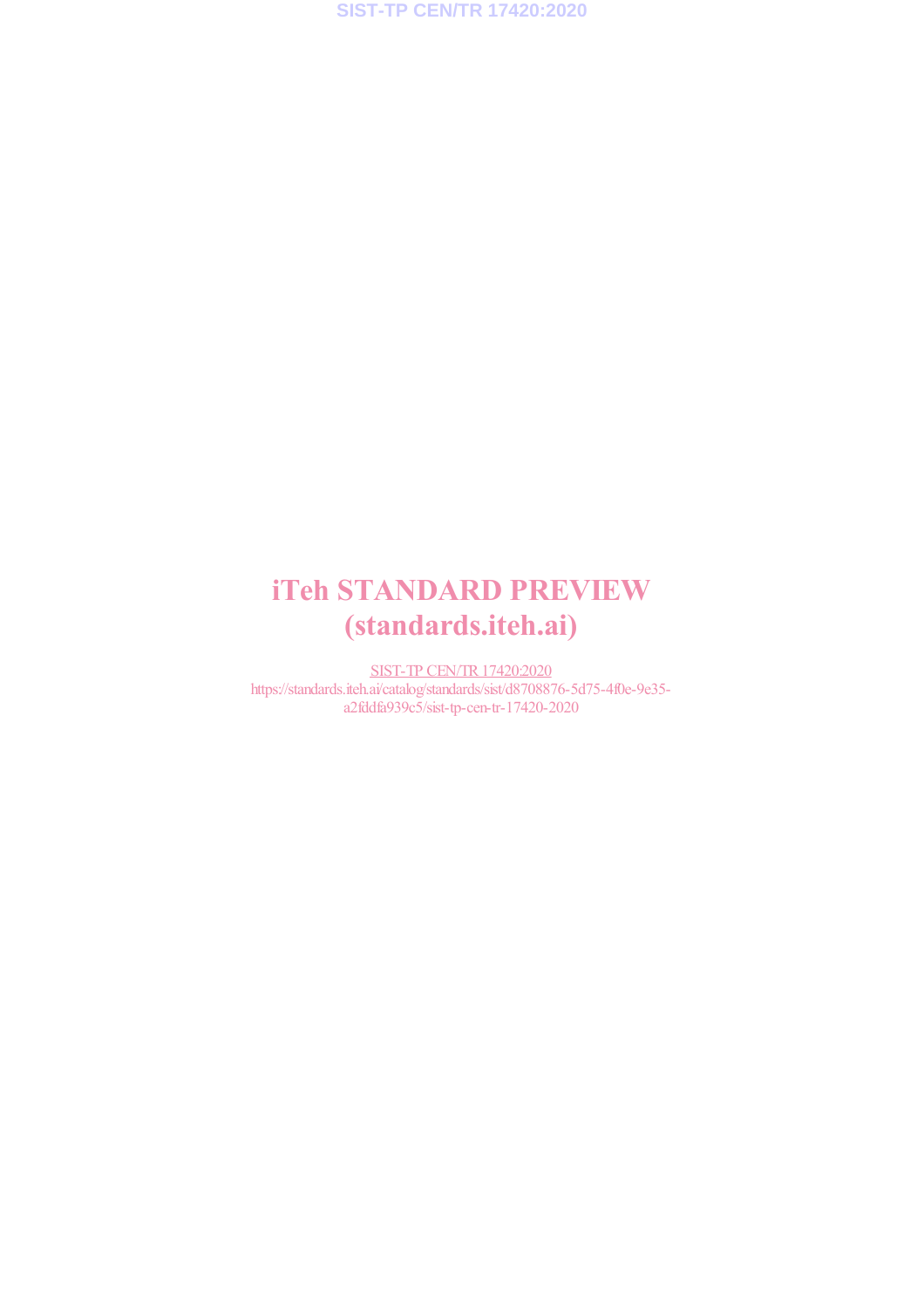# TECHNICAL REPORT RAPPORT TECHNIQUE TECHNISCHER BERICHT

## **CEN/TR 17420**

January 2020

ICS 45.060.10; 45.140

English Version

### Railway applications - Vehicle end design for trams and light rail vehicles with respect to pedestrian safety

Applications ferroviaires - Conception de l'extrémité des véhicules pour tramways et véhicule ferroviaire léger en ce qui concerne la sécurité des piétons

 Bahnanwendungen - Fahrzeugkopfgestaltung von Straßenbahnen und Light rail Fahrzeugen im Hinblick auf den Passantenschutz

This Technical Report was approved by CEN on 23 September 2019. It has been drawn up by the Technical Committee CEN/TC 256.

CEN members are the national standards bodies of Austria, Belgium, Bulgaria, Croatia, Cyprus, Czech Republic, Denmark, Estonia, Finland, France, Germany, Greece, Hungary, Iceland, Ireland, Italy, Latvia, Lithuania, Luxembourg, Malta, Netherlands, Norway, Poland, Portugal, Republic of North Macedonia, Romania, Serbia, Slovakia, Slovenia, Spain, Sweden, Switzerland, Turkey and United Kingdom.

## iTeh STANDARD PREVIEW (standards.iteh.ai)

SIST-TP CEN/TR17420:2020 https://standards.iteh.ai/catalog/standards/sist/d8708876-5d75-4f0e-9e35 a2fddfa939c5/sist-tp-cen-tr-17420-2020



EUROPEAN COMMITTEE FOR STANDARDIZATION COMITÉ EUROPÉEN DE NORMALISATION EUROPÄISCHES KOMITEE FÜR NORMUNG

**CEN-CENELEC Management Centre: Rue de la Science 23, B-1040 Brussels** 

© 2020 CEN All rights of exploitation in any form and by any means reserved worldwide for CEN national Members.

Ref. No. CEN/TR 17420:2020 E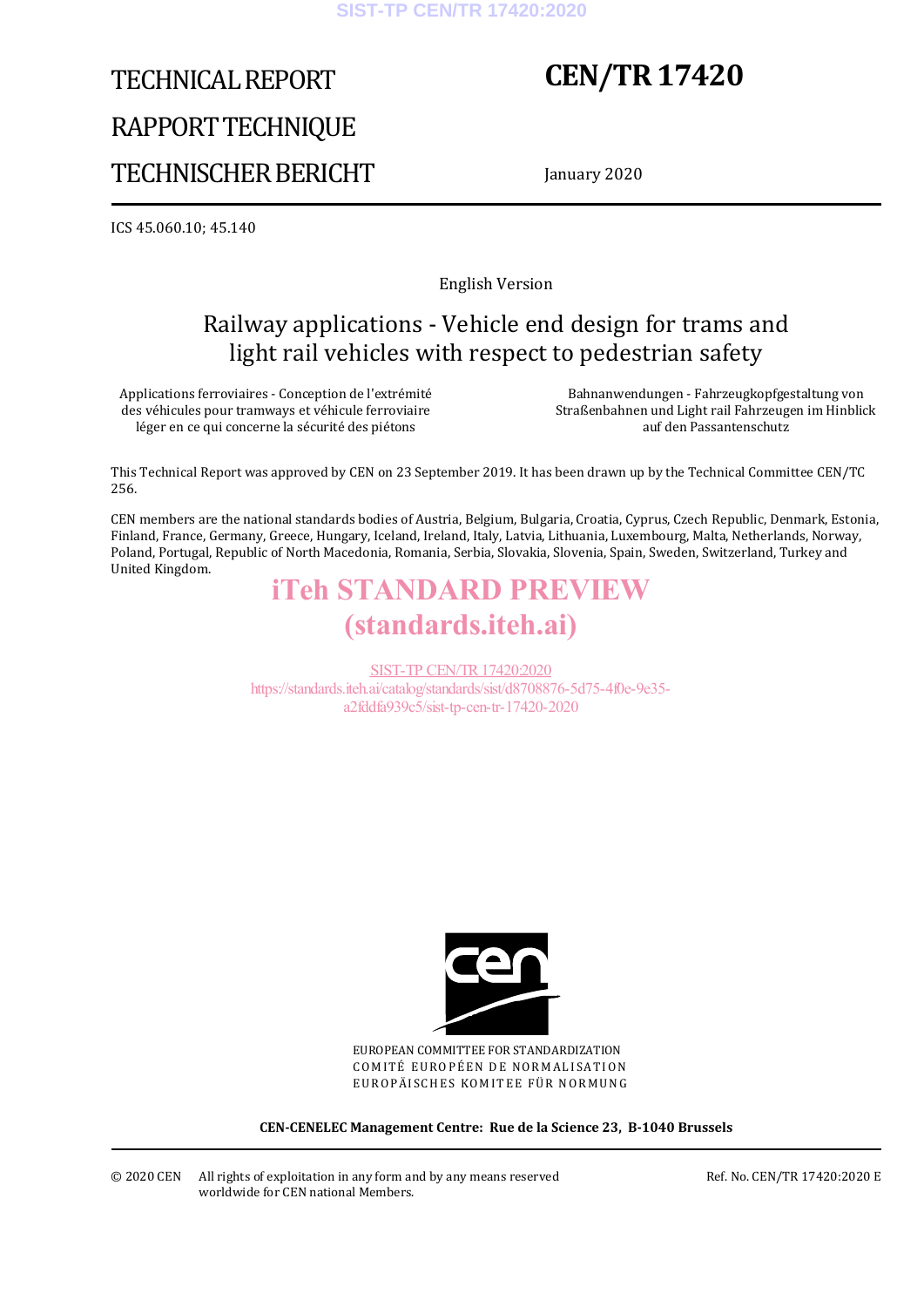#### **SIST-TP CEN/TR 17420:2020**

### CEN/TR 17420:2020 (E)

### **Contents**

| $\mathbf{1}$            |  |  |
|-------------------------|--|--|
| $2^{\circ}$             |  |  |
| $\overline{3}$          |  |  |
| $\overline{\mathbf{4}}$ |  |  |
| $5\phantom{1}$          |  |  |
| 6                       |  |  |
| $7^{\circ}$             |  |  |
|                         |  |  |
|                         |  |  |

## **iTeh STANDARD PREVIEW** (standards.iteh.ai)

**SIST-TP CEN/TR 17420:2020** https://standards.iteh.ai/catalog/standards/sist/d8708876-5d75-4f0e-9e35a2fddfa939c5/sist-tp-cen-tr-17420-2020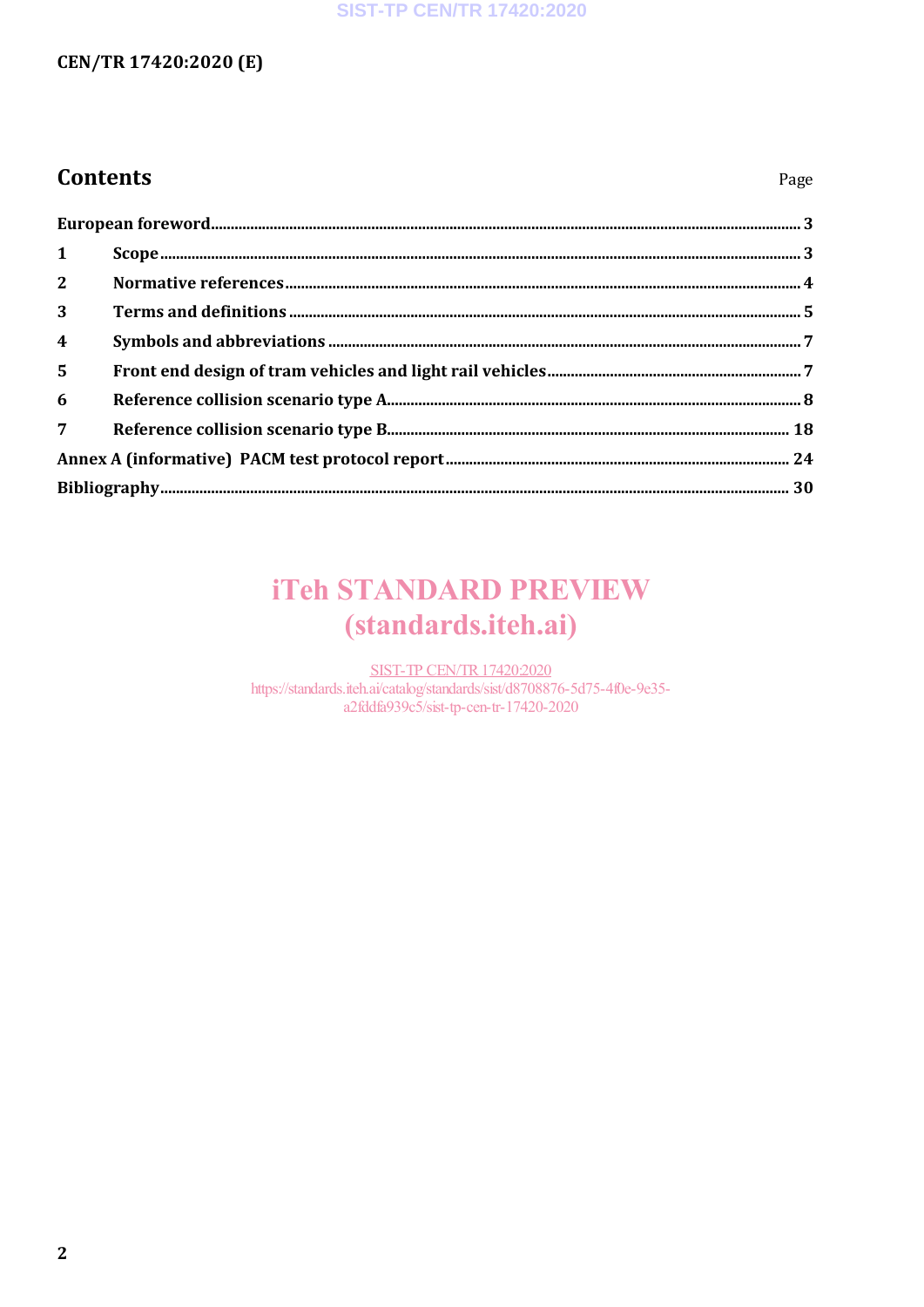### **European foreword**

This document (CEN/TR 17420:2020) has been prepared by Technical Committee CEN/TC 256 "Railway applications", the secretariat of which is held by DIN.

Attention is drawn to the possibility that some of the elements of this document may be the subject of patent rights. CEN shall not be held responsible for identifying any or all such patent rights.

## iTeh STANDARD PREVIEW (standards.iteh.ai)

SIST-TP CEN/TR17420:2020 https://standards.iteh.ai/catalog/standards/sist/d8708876-5d75-4f0e-9e35 a2fddfa939c5/sist-tp-cen-tr-17420-2020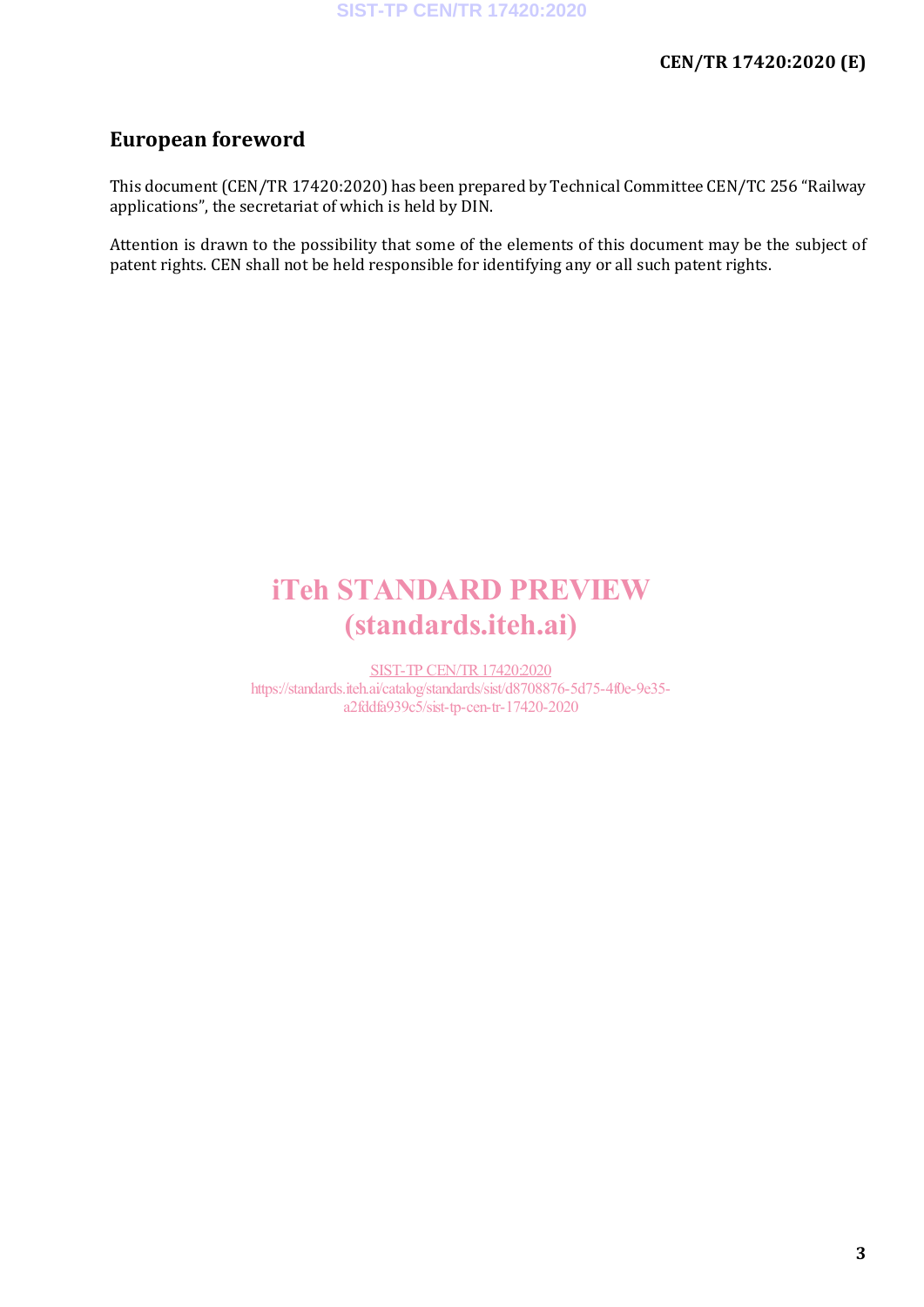#### **1 Scope**

This technical report is applicable to tram vehicles according to EN 173431. Tram-Train vehicles, on track machines, infrastructure inspection vehicles and road-rail machines according to EN 173431 and demountable machines/machinery are not in the scope of this technical report.

This technical report describes passive safety measures to reduce the consequences of collisions with pedestrians. These measures provide the last means of protection when all other possibilities of preventing an accident have failed, i.e.:

- design recommendations for the vehicle front to minimize the impact effect on a pedestrian when hit,
- design recommendations for the vehicle front end for side (lateral) deflections in order to minimize the risk of being drawn under the vehicle on flat ground (embedded track),
- design recommendations for the vehicle body underframe to not aggravate injuries to a pedestrian/body lying on the ground,
- recommendations to prevent the pedestrian from being over-run by the leading wheels of the vehicle.

The following measures to actively improve safety are not in the scope of this technical report:

- colour of front;
- iTeh STANDARD PREVIEW (standards.iteh.ai)
- additional position lights;
- additional cameras;

SIST-TP CEN/TR17420:2020

- driver assistance systems; https://standards.iteh.ai/catalog/standards/sist/d8708876-5d75-4f0e-9e35 a2fddfa939c5/sist-tp-cen-tr-17420-2020
- additional acoustic warning devices, etc.;
- view of the driver / mirrors;
- consequences for pedestrian injuries due to secondary impact with infrastructure (side posts, concrete ground, poles, trees, etc.).

The recommendations of this technical report only apply to new vehicles.

#### **2 Normative references**

The following documents are referred to in the text in such a way that some or all of their content constitutes requirements of this document. For dated references, only the edition cited applies. For undated references, the latest edition of the referenced document (including any amendments) applies.

EN 15663:2017+A1:2018, *Railway applications – Vehicle reference masses*

j

<sup>&</sup>lt;sup>1</sup> Under preparation. Stage at the time of publication: prEN 17343.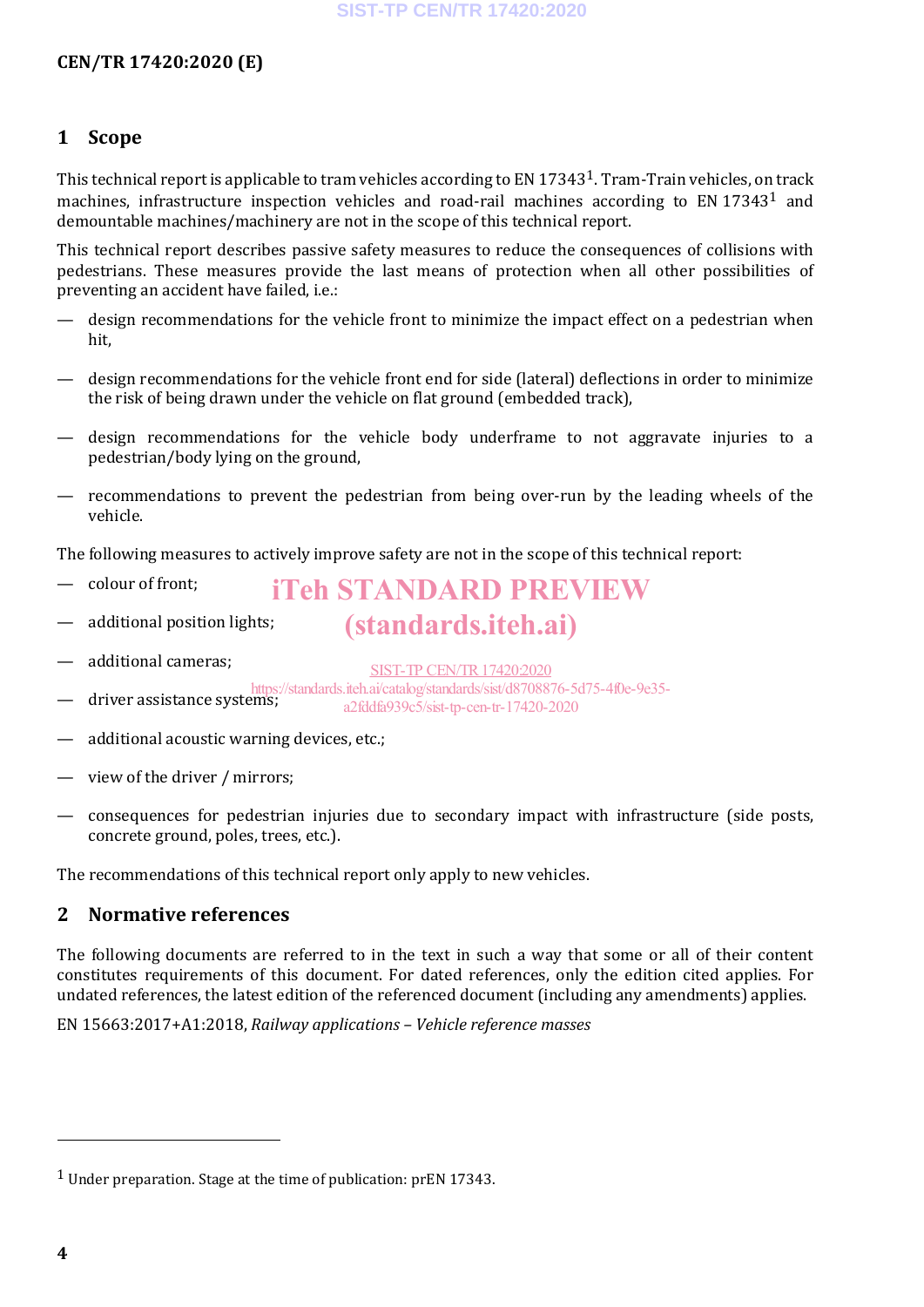#### **3 Terms and definitions**

For the purposes of this document, the following terms and definitions apply.

ISO and IEC maintain terminological databases for use in standardization at the following addresses:

- ISO Online browsing platform: available at http://www.iso.org/obp
- IEC Electropedia: available at https://www.electropedia.org/

#### **3.1**

#### **tram vehicle**

urban rail vehicle designed to run on a tram network

[SOURCE: EN 17343:—1, 3.1.6.1.2.3]

#### **3.2**

#### **collision scenario**

collision scenario derived from accident analysis that is applicable for design and assessment

#### **3.3 head injury criterion HIC**

measure of the likelihood of head injury stemming from impact or acceleration

Note 1 to entry: The head injury criterion (HIC) should not exceed a value of 1 000 over any time interval of up Note 1 to entry: The head mjury criterion (Hic) should not exceed a to 15 ms. The HIC is calculated using the following formulated  $\begin{pmatrix} 1 & 0 \\ 0 & 1 \end{pmatrix}$ iTeh STANDARD PREVIEW

$$
HIC = (t_2 - t_1) \left[ \frac{\int_{t_2}^{t_2} A_{\vec{n}} dt \, dt}{(t_2 - t_1)} \right]^{2,5} \frac{\text{SIST-TP CEN/TR 17420:2020}}{\text{a2fiddfa939c5/sist-tp-cen-tr-17420-2020}}
$$

where

 $t_1$  represents the start of the time interval,

*t*<sup>2</sup> represents the end of the time interval,

*HIC*<sub>15</sub> is the maximum value of HIC for  $(t_2 - t_1) \le 15$  ms,

*AR* is the resultant acceleration

$$
A_R = \sqrt{A_X^2 + A_Y^2 + A_Z^2}
$$

where

*AX*, *AY* and *AZ* represent the accelerations in g in X, Y and Z directions.

Note 2 to entry: The 15 ms time frame relates to the original biomechanical testing used to establish the HIC as an injury criterion commonly accepted for impacts against fixed surfaces.

Note 3 to entry: This criterion can be used to assess the safety regarding vehicles, personal protective gear and sports equipment.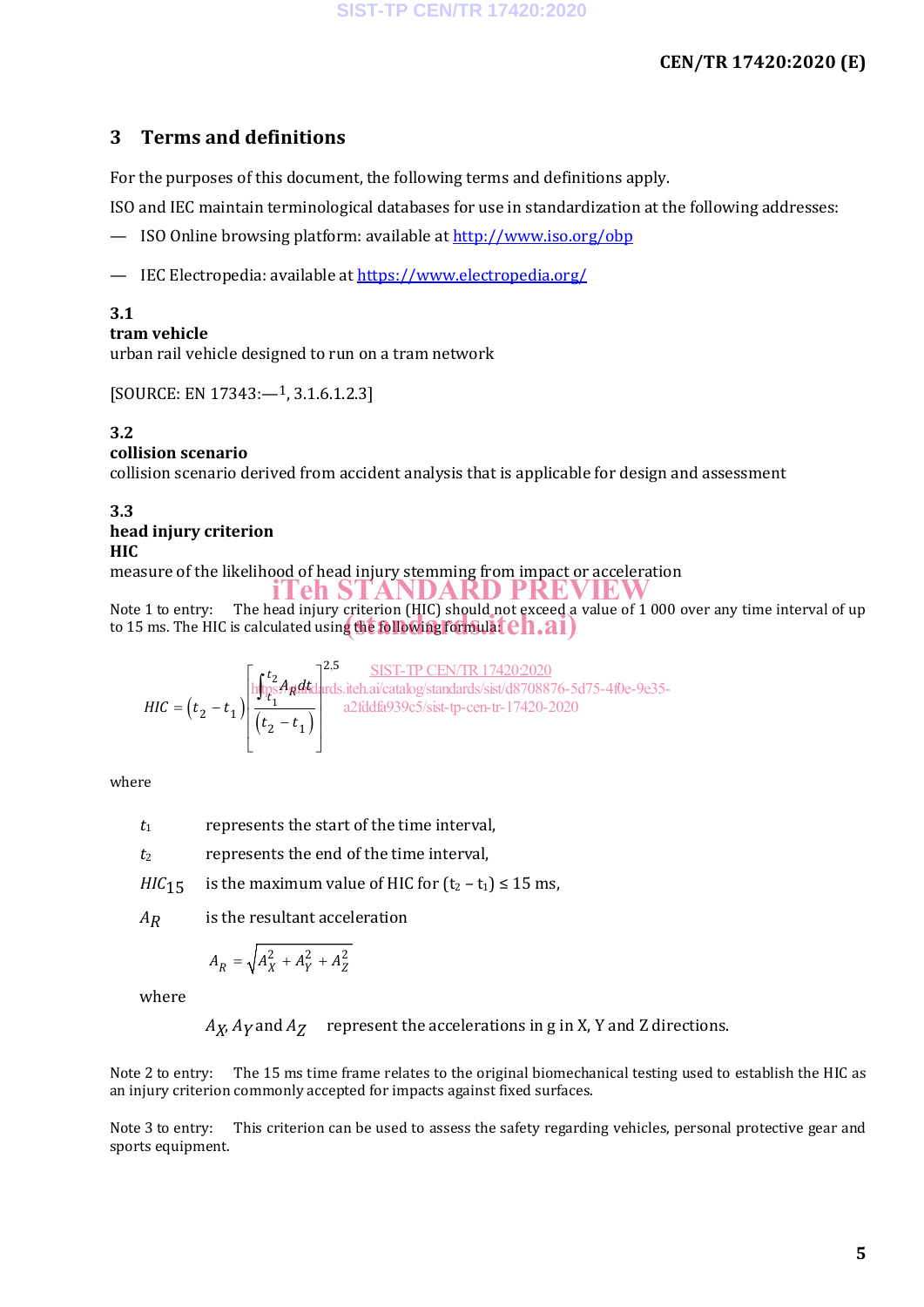#### **3.4**

#### **light rail vehicle**

urban rail vehicle designed to be line of sight operated and/or to be operated on segregated lines by signalization

Note 1 to entry: German: Light-Rail-Fahrzeug.

Note 2 to entry: Light rail vehicle is a generic term used to distinguish a vehicle from heavy rail vehicles.

[SOURCE: EN 17343:—, 3.1.6.1.2.1, modified — The end of the original definition "signal-controlled segregated lines" was replaced with "segregated lines by signalization" and Note 1 to entry" was added.]

#### **3.5**

#### **tram system**

urban rail system operated on infrastructure shared with road traffic and/or its own infrastructure

[SOURCE: EN 17343:—, 3.1.2.2, modified — The original Notes to the definition were not reproduced here.]

#### **3.6**

#### **rescue mannequin**

life size model of a person used in tests to simulate what happens to people when a vehicle gets into an accident (with a pedestrian)

### iTeh STANDARD PREVIEW

(standards.iteh.ai)

#### **3.7 anthropomorphic test device ATD**

model or mannequin of a person used in tests T-TP CEN/TR 17420:2020

https://standards.iteh.ai/catalog/standards/sist/d8708876-5d75-4f0e-9e35 a2fddfa939c5/sist-tp-cen-tr-17420-2020

### **3.8**

**pedestrian** walking, standing or lying person

Note 1 to entry: In this context, person can refer to an adult or a child.

Note 2 to entry: Any recommendations defined in this document for walking or standing persons will also improve the impact effect on cyclists (self-propelled or on e-bikes), skaters, persons in wheel chairs, or children in baby buggies, etc. Persons on e-scooters, motorbikes, etc. are not considered.

#### **3.9**

#### **pedestrian deflector**

technical device that pushes the pedestrian out of the path of the tramway in case of a collision

#### **3.10**

#### **pedestrian anti-crush mechanism**

#### **PACM**

mechanism like a trap basket / drop down tray

#### **3.11**

### **front cover**

#### **front fairings**

outside front panels of the tram vehicle structure below the windscreen, i.e. streamlining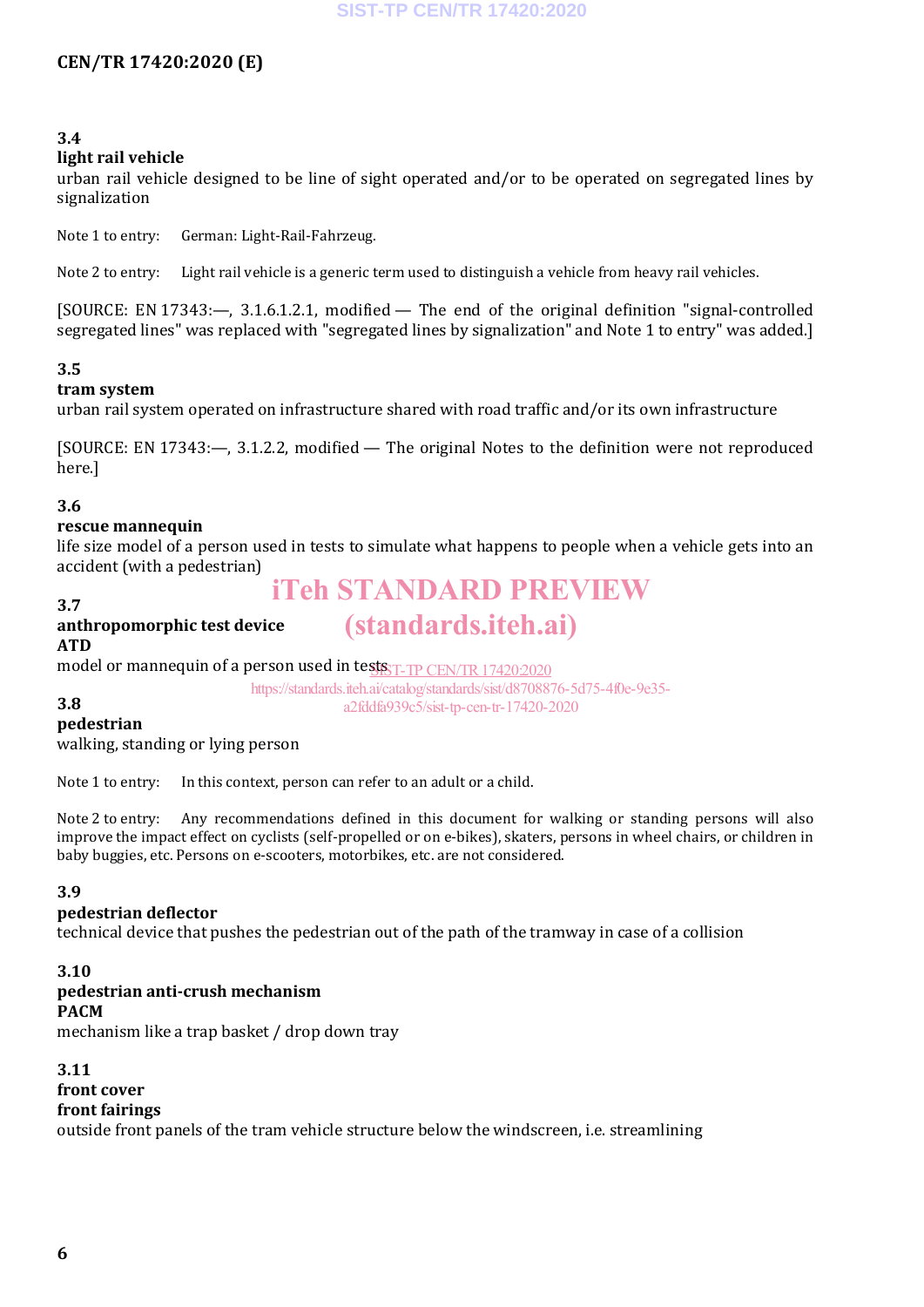#### **3.12**

#### **tram-train vehicle**

vehicle designed to operate on urban and/or regional networks, in track-sharing operation and interfacing with road traffic

[SOURCE: EN 17343:—, 3.1.6.1.3, modified — The current definition was substantially reworded.]

### **3.13**

### **tram width**

**TW**

overall width of the car body excluding additionally fixed equipment like mirrors and cameras

#### **4 Symbols and abbreviations**

- ATD Anthropomorphic Test Device
- IIV Infrastructure Inspection Vehicle
- LRV Light Rail Vehicle
- OTM On-Track Machine
- PACM Pedestrian Anti-Crush Mechanism (fr: dispositif anti-écrasement d'un piéton (DAEP))

## **5** Front end desi**gn of tram vehicles and light rail vehicles**

#### **5.1 Objective / concept** (standards.iteh.ai)

The objectives of this technical report are to provide protection for pedestrians by reducing the risk of severe injuries, of being trapped under the vehicle, of being hit by underfloor equipment, and of being run over by the wheels of the vehicle. All tram yehicles and light rail vehicles should have a design that rail enables a pedestrian's body to be deflected rather than be run over during an impact. The pedestrian is considered to have been deflected onto the side once the pedestrian has been moved out of the path of the vehicle. SIST-TP CEN/TR 17420.2020 https://standards.iteh.ai/catalog/standards/sist/d8708876-5d75-4f0e-9e35-

#### **5.2 Sequence of an impact**

The entire sequence of an impact can be divided into three phases. All three phases can cause severe injuries to the involved pedestrian:

- Phase 1 is considered as primary impact. A pedestrian, standing or walking in front of a moving tram, comes in contact with the vehicles front end. It is assumed that the pedestrian is moving perpendicular to the direction of the tram. Consequently, the tram hits the pedestrian at his side.
- Phase 2 is considered as secondary impact. Once being hit by the tram the pedestrian is thrown forward or to the side. As a consequence, the pedestrian impacts on the infrastructure (e.g. pavement, track, side poles).
- Phase 3 is considered as tertiary impact. As a consequence of Phase 2 the pedestrian might lay on the track, be overrun by the tram and collide again with the lower parts of the tram.

This technical report focuses on the consequences of the primary and tertiary impact. The consequences of a secondary impact are out of the scope of this technical report. Due to the recommendations given in this technical report, the consequences for the pedestrian in the primary impact and the risk to be run over by the wheels of the vehicle should be minimized (see 7.3).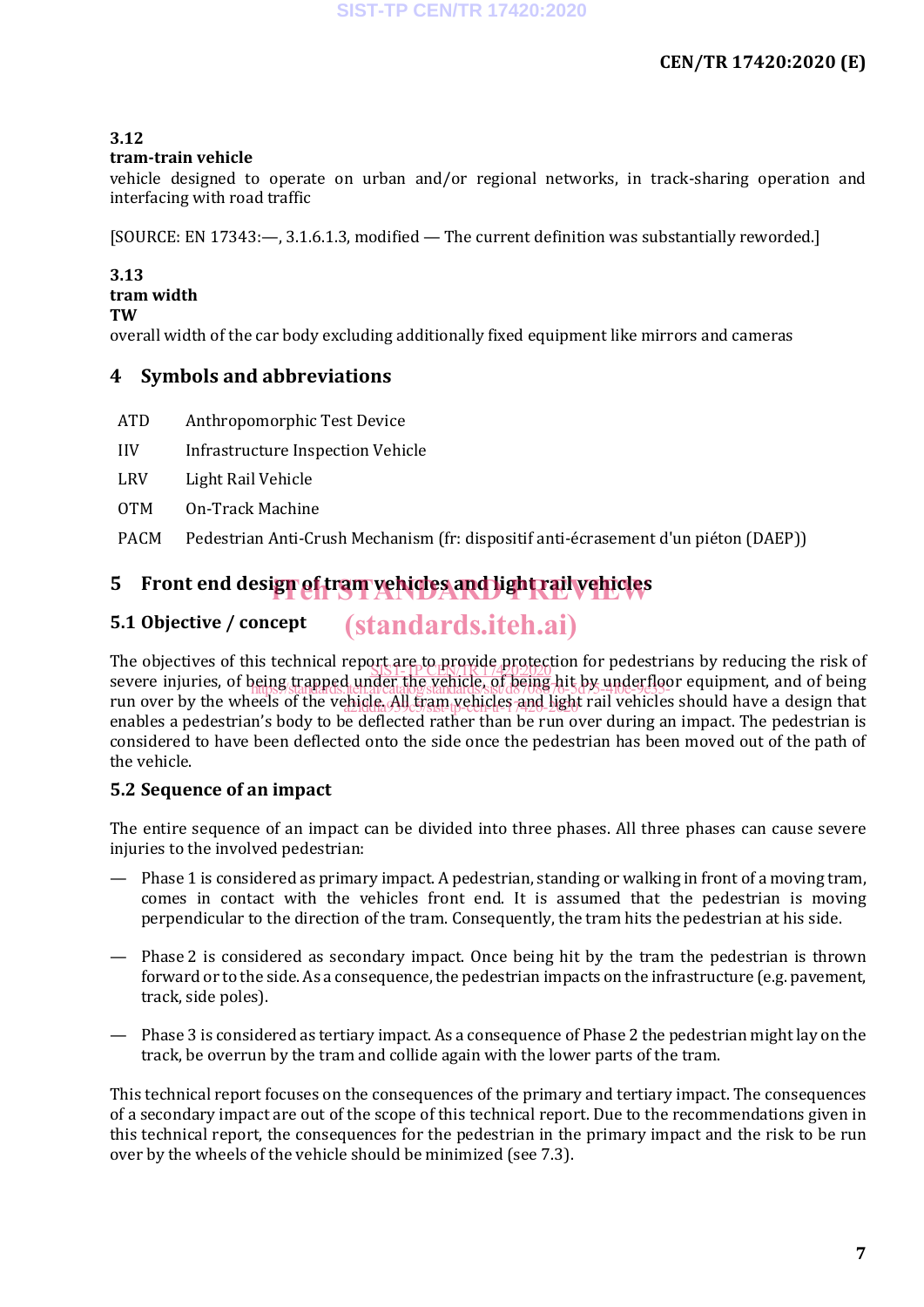#### **5.3 Reference collision scenarios**

The following reference collision scenarios with pedestrians should be considered:

- Type A: Collision with a passing pedestrian in the front area of the vehicle;
- Type B: Collision with a lying pedestrian on the ground in front of the vehicle.

Collision type A covers the effects of a primary impact and influences the effects of the downstream phases.

The tertiary impact is regarded to be identical to the collision type B.

#### **6 Reference collision scenario type A**

#### **6.1 Introduction**

The general approach is to achieve compliance with the geometrical requirements defined in 6.3.

If it is not possible to comply with all geometric parameters, numerical simulations can be carried out to demonstrate the ability to limit the risk of severe injuries and to encourage lateral ejection. Nevertheless, the criteria for  $h_s$  in the impact surface and for the avoidance of sharp edges in the extended impact zone should still be fulfilled in this case (from 6.3).

The recommendations of this section focus on the side impact against a pedestrian at the front end (i.e. The recommendations of this section focus on the side impact against a pedestrian<br>passing pedestrian). Two categories of pedestrians are identified: NEVIEW

 $-$  a 6-year-old child, 1,10 m in height; (standards.iteh.ai)

— a medium-sized adult, 1,75 m in height<u> (50<sup>th</sup> percentile/avera</u>ge size).

https://standards.iteh.ai/catalog/standards/sist/d8708876-5d75-4f0e-9e35-

If the requirements are fulfilled for thes<u>e two categories, the design ch</u>aracteristics of the front end will also be beneficial to the impact effect in collisions with other sizes of pedestrians.

#### **6.2 Impact surfaces**

#### **6.2.1 General**

The impact surface is part of the front face of a tram predestined for contact with pedestrians in case of a collision and with the most likely possibility of severe injuries. This region should be used for evaluation of the geometric requirements. The impact surface is divided into two zones:

- centre zone;
- intermediate zone.

The impact surface is defined as the front surface of the tram up to a height of 1,75 m from the ground (the average height of an adult). The width of the impact surface is 50 % of the maximum tram width centred to the tram centre line (see Figure 1),

The projection surface from the front view is used to define the impact surface.

Based on the current requirements for visibility the impact surface is not assumed to interfere with the A-pillars of the tram front. If the impact surface overlaps the A-pillars nevertheless, then the impact surface may be reduced to the width between the A-pillars at a height of 1,75 m from the ground, minus 100 mm on each side.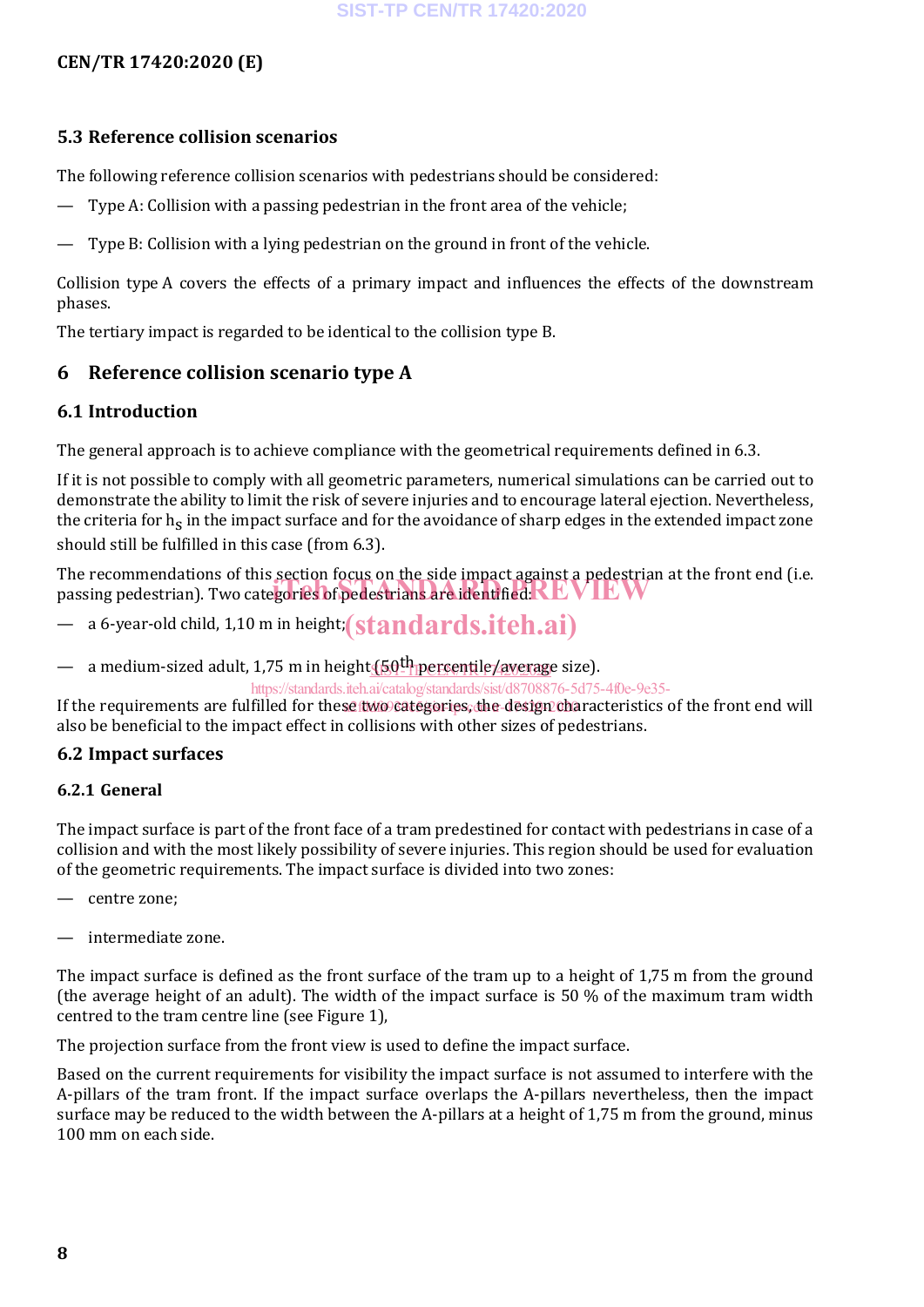#### **6.2.2 Extended impact surface**

The extended impact surface is defined in analogy to the impact surface with the exception that the width is 75 % of the maximum tram width.

The impact surface is displayed in Figure 1:



**Figure 1 — Impact surface**

#### **6.3 Geometric criteria to reduce the severity of injuries**

#### **6.3.1 General**

If the compliance with the geometric recommendations given in this chapter is proven, the HIC value is assumed to stay below 1 000. In this case, any additional numerical analyses (according to 6.4) for this proof are not mandatory but monitoring of this value is recommended.